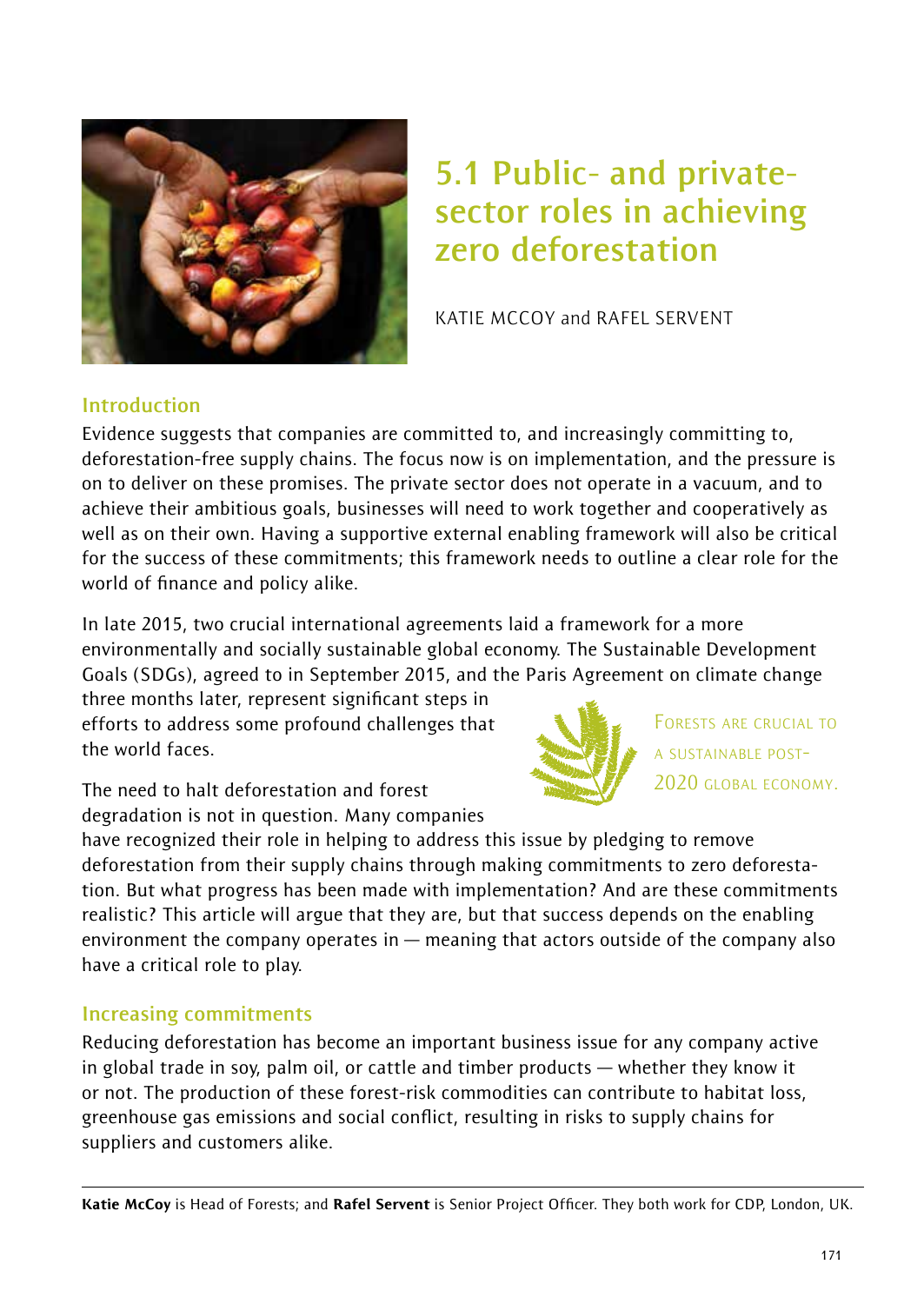Slowly but surely companies are moving to recognize deforestation risks as a business priority. An example is CDP's forests program, which asks companies each year to detail information about their efforts to understand, assess and manage business risks related to deforestation. In 2016, CDP had responses from over 200 companies, up from 180 in 2015, including Archer Daniels Midland, Bunge Limited and Cargill. They make up three of the four "ABCD" global commodity trading giants (the fourth, Louis Dreyfus Company, did not respond to CDP's disclosure request). CDP also received responses from the three largest slaughterhouses in Brazil, and big-name brands from Nestlé to Starbucks.

Company data show that sustainability risk within commodity supply chains is real and is having an impact on company performance. For example, 81% of agricultural producers and 45% of food and staples retailing companies report impacts related to forest risk commodities that have led to major changes in operations, revenues or expenditures over the past five years. And 68% of producers, processors and traders, and 65% of manufacturers and retailers recognize risks that could cause supply chain impacts within the next six years. Business is at risk, and for many companies, the financial case for tackling this issue has never been clearer, with US\$906 billion in corporate turnover of publicly listed companies linked to these commodities (CDP 2016).

This has resulted in a surge in the number of companies that have made commitments to address this issue in the past three years. But are these commitments actually being implemented? Are they really achievable? And can they be monitored? The question of implementation is key, because although companies should be commended for making strong commitments to zero deforestation, it is taking action that counts. The majority of commitments have been made for oil palm and wood-based products; less attention has been paid to soy and cattle commodities (Climate Focus 2016). Any corporate commitment must be worth the paper it is written on, which means that it must be strong, actionable and time-bound and that its progress can be tracked.

#### **Inadequate implementation**

Data shows that implementation of these commitments is falling short of what is needed to meet individual corporate goals, and is also not enough to achieve collective goals such as those under the New York Declaration on Forests. The private sector must be central to meeting the objectives of both the Paris Agreement and the SDGs, which, unlike the Millennium Development Goals before them, were crafted with input from the business community.

Worryingly, although companies are confident that they will meet these goals, recent CDP data (CDP 2016) shows that progress is slow, including on key actions with suppliers. Across the four main forest risk commodities 72% of companies believe that they will be able to obtain a secure and sustainable supply of these in the future, but only one in five companies assess risks associated with deforestation beyond a six-year time horizon. Their long-term planning and commitment must therefore be questioned, and this highlights the need for goals and supporting incentives that are truly long term — heralding the end of business as usual.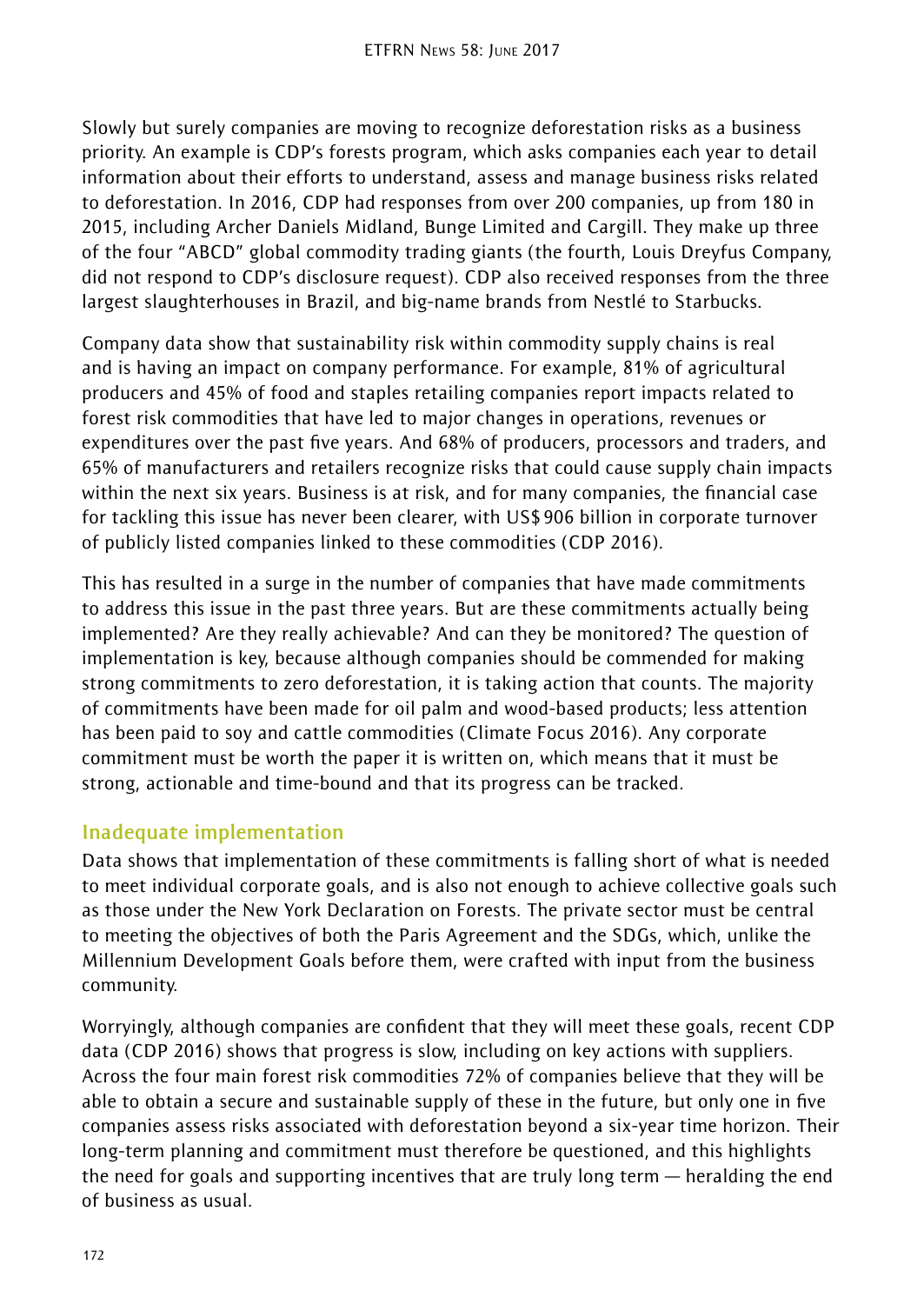Deforestation risk must be monitored and managed from the board of directors level and should in turn feed into the business strategy. Despite this, more than one-third (34%) of companies reporting to CDP in 2016 do not have board-level responsibility for managing deforestation risk. Fewer than half of those manufacturers and retailers with procurement standards in place reported to CDP in 2016 to monitor compliance with these standards and audit their suppliers across commodities. And only 56% reported across commodities that they work beyond the first tier of their supply chain — suggesting that implementation measures are not extending throughout the chain.

#### **Overcoming barriers**

CDP's analysis of company responses shows that although a majority of them recognize deforestation as a risk, fewer than half have considered deforestation as part of a company-wide risk assessment for their full supply chain across commodities. This means that its potential impact on a company and the potential impact of the company itself is under-appreciated.

Companies often adopt a combination of approaches to meet their goals for zero deforestation, including certification and traceability systems. A programme of meaningful supplier engagement is also critical in delivering these commitments. Despite a high proportion of companies reporting that they work with their direct suppliers, analyzing the concrete actions that companies are taking with their suppliers tells a different story. For example, for those manufacturers and retailers that reported to CDP in 2016 on palm oil, 87% report working with their direct suppliers. Looking at the responses in more detail, however, shows that only 37% of manufacturers and retailers conduct supplier audits, less than one-third (31%) run workshops and training for their suppliers, only 17% run joint projects, and a mere 9% offer technical support (Figure 1).



#### Figure 1. Ways that companies work with suppliers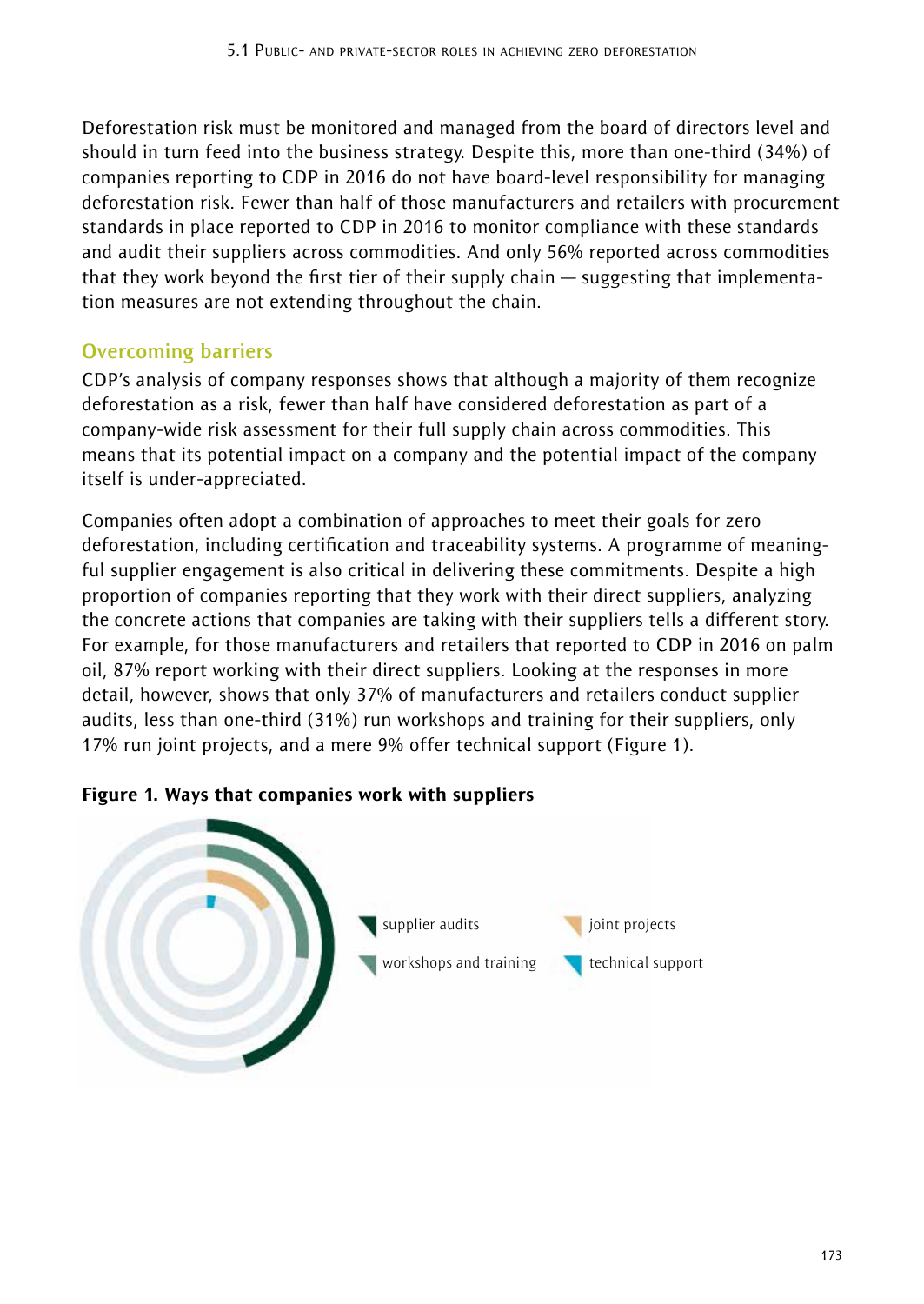The main barriers to implementing zero-deforestation commitments that companies report have remained the same since 2013: inadequate traceability systems; weak governance (and compliance enforcement) of national deforestation policies; and the limited availability and high cost of certified materials. Companies that depend on secure supplies of forest-risk commodities need to look both within themselves and to the external enabling environment to guarantee sustainable growth and to implement their commitments. They must ensure that internal policies, processes and procedures are adequate to manage existing and potential commodity-related risks, but they also need to work with external stakeholders to ensure that commodity supply chains are free of deforestation.

The external environment in which companies operate will also influence the success or failure of their efforts to remove deforestation from their supply chains. This points to a critical role for policy makers and financial institutions in accelerating progress, since it is clear that companies cannot succeed in isolation.

#### **What companies can do**

#### *Ensure that governance and risk assessments are equal to the challenge*

Meeting zero-deforestation commitments requires that internal governance is strong and that planning is adequate. Disclosures to CDP suggest that companies are not always adopting the right internal practices. Work more closely and effectively with suppliers

For example, German consumer goods giant Henkel AG reports that it is providing targeted support to oil palm plantations and smallholders to promote sustainable farming practices, improve livelihoods and ensure that sufficient volumes of sustainable oil are available on the market.

#### *Ensure transparency at each stage of the supply chain*

This is critical for meeting zero-deforestation commitments. However, fewer than half of manufacturers and retailers audit their suppliers across commodities. If monitoring and supplier selection is not followed up with audits, reviews, and improvement plans, there is no guarantee that these internal practices will have the anticipated external effects. Audits can help embed best practice throughout supply chains. For example, UPM-Kymmene Corporation, the Finnish pulp and paper company, subjects second-tier suppliers to audits, which it describes as "an excellent training opportunity." Lack of supplier disclosure and transparency can lead to missed opportunities as well as hidden risks.

#### *Work together to address market-wide issues*

Companies are struggling on their own to accelerate efforts to drive deforestation out of commodity supply chains. The Consumer Goods Forum — which has identified deforestation as one of the key challenges it seeks to address — shows how progress can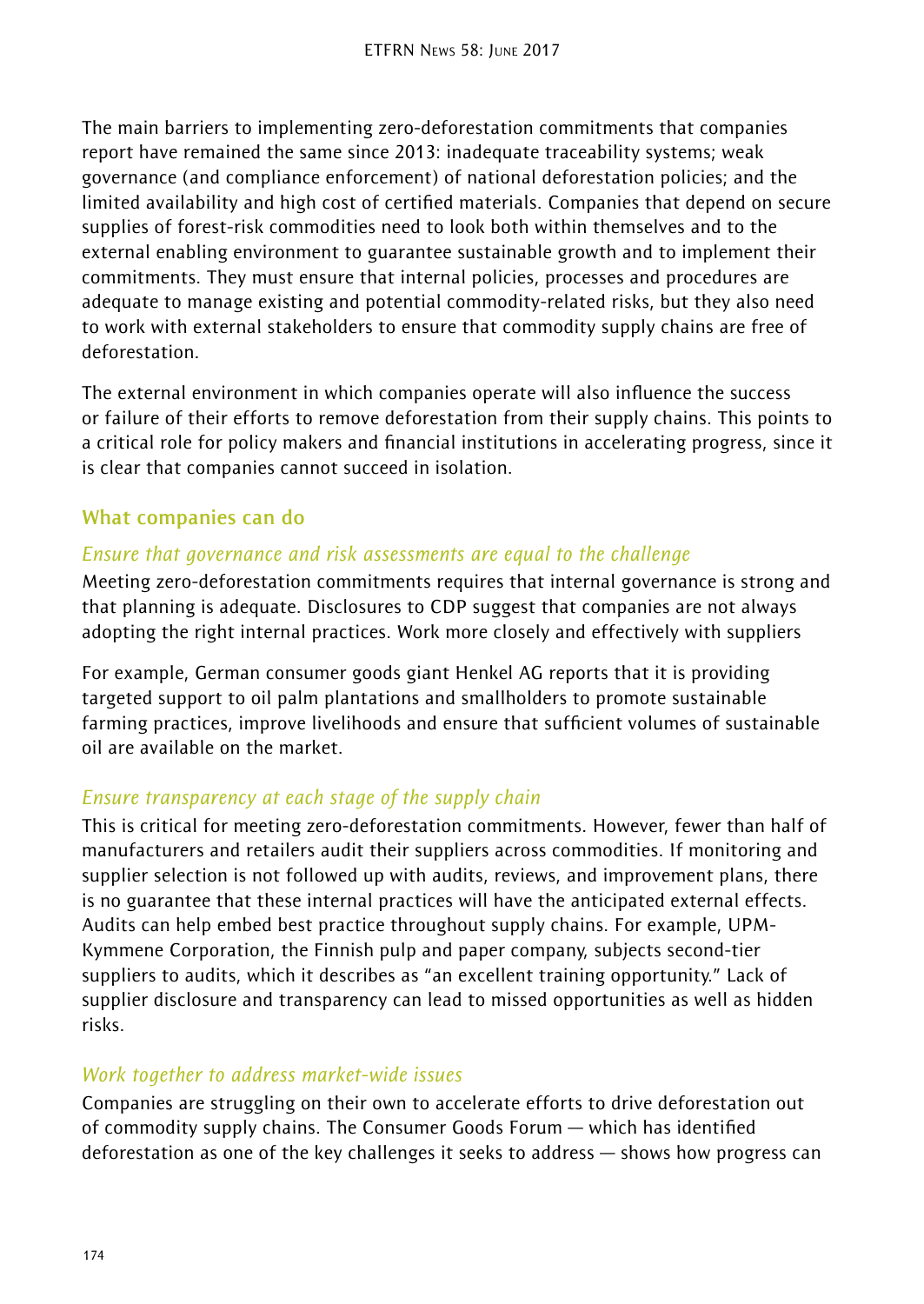be made by competitors working together, and by bringing together corporate leaders to support its work. The next challenge is to ensure that this leadership is effectively transmitted throughout the organizations involved (GCP and CDP 2016).

#### *Tackle deforestation through landscape or jurisdictional approaches*

Both approaches have the potential to address several challenges regarding the sourcing of sustainable forest-risk commodities. Landscape approaches aim to meet the needs of different stakeholders within a landscape by moving away from a sectoral approach to land management and by seeking to simultaneously address competing social, economic and environmental objectives. A jurisdictional approach is a type of landscape approach that uses government administrative boundaries (usually sub-national) to define the scope of action and involvement of stakeholders; this can include companies that operate in and

source from the jurisdiction. An increasing number of companies are interested in exploring these approaches to sourcing commodities. For example, Unilever Plc has announced that it will prioritize commodity sourcing from areas that are pursuing comprehensive forest climate programmes under what it describes as "production protection paradigms." This approach allows the company to improve the security of its supply chains within specific landscapes while making monitoring and verifying environmental and social impacts more straightforward, rather than monitoring each plantation individually (Unilever 2016).

## **What financial institutions can do**

#### *Increase scrutiny of companies' management of deforestation risk*

This scrutiny is growing; in 2016, for example, investor group Ceres tracked five shareholder resolutions calling for reporting around deforestation impacts (Ceres 2016). Financial institutions such as

Morgan Stanley and UBS, who are signatories to CDP's forests programme, are concerned because the very real business risks involved have become more clear. Meanwhile, the value of forests and climate-smart agriculture is becoming more tangible to investors, as is illustrated by the issuance of a forest carbon bond by the World Bank in October 2016. The first bond of its kind, it raised US\$152 million, which will be used to prevent deforestation in emerging markets (IFC 2016).

#### *Use investments and lending to improve the sustainability of supply chains*

Financial institutions have a key and influential role to play in outlining their clear expectations and engaging with companies on these expectations to accelerate progress toward supply chains that are free of deforestation. For example, 12 banks have adopted the Soft Commodities Compact to help Consumer Goods Forum companies work towards implementing their commitments.

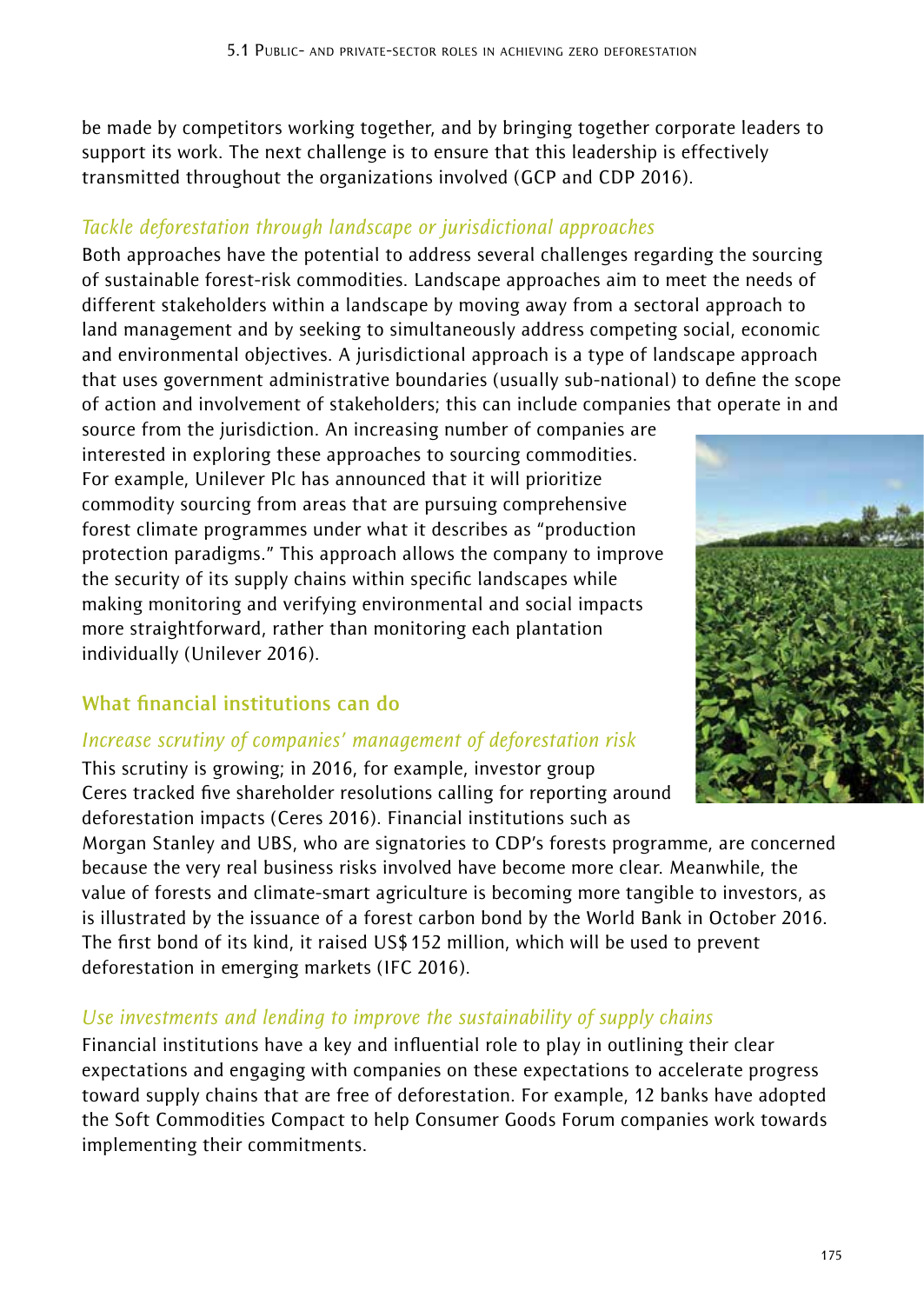#### **What policy makers can do**

#### *Commit to zero deforestation at the national level*

A total of 190 governments, private-sector entities and civil organizations have endorsed the New York Declaration on Forests; it sets ambitious targets to end natural forest loss



by 2030, with a 50% milestone at 2020. The Norwegian parliament has committed the government's public procurement to becoming deforestation-free, and similar commitments by other countries will send a strong signal to the private sector.

#### *Work on governance through bilateral agreements*

Governments are using bilateral agreements to tackle the issue of illegal timber and are already starting to realize results. The 2016 issuance of the first EU Forest Law Enforcement Governance and Trade licences

for timber (resulting from the EU-Indonesia Voluntary Partnership Agreement) is a good example of prioritizing improvements to regulatory governance that other governments can replicate.

### *Treat REDD+ as an opportunity for national compliance with Paris and the SDGs*

REDD+ holds the potential to attract new investment, particularly from the private sector, to reduce deforestation and forest degradation. CDP data shows that companies are realizing these opportunities by examining existing supply chains to identify where REDD+ activities could add value. Treating REDD+ as an opportunity will allow governments worldwide to achieve their deforestation targets by harnessing this private-sector interest.

#### *Embrace innovative public–private partnerships*

Governments can partner with the private sector to create the future we want to see through public-private partnerships such as the Tropical Forest Alliance 2020. This initiative fosters cross-sector collaboration where voluntary actions are taken by partners such as the Government of the Netherlands and companies Nestlé and Mars to reduce tropical deforestation driven by commodities.

#### *Explore jurisdictional landscape approaches*

Sub-national governments can make a strong contribution to reducing deforestation, but will need to be empowered to meet their environmental goals through appropriate high-quality regulation. This will require national governmental support and avoidance of regulatory duplication or overlap.